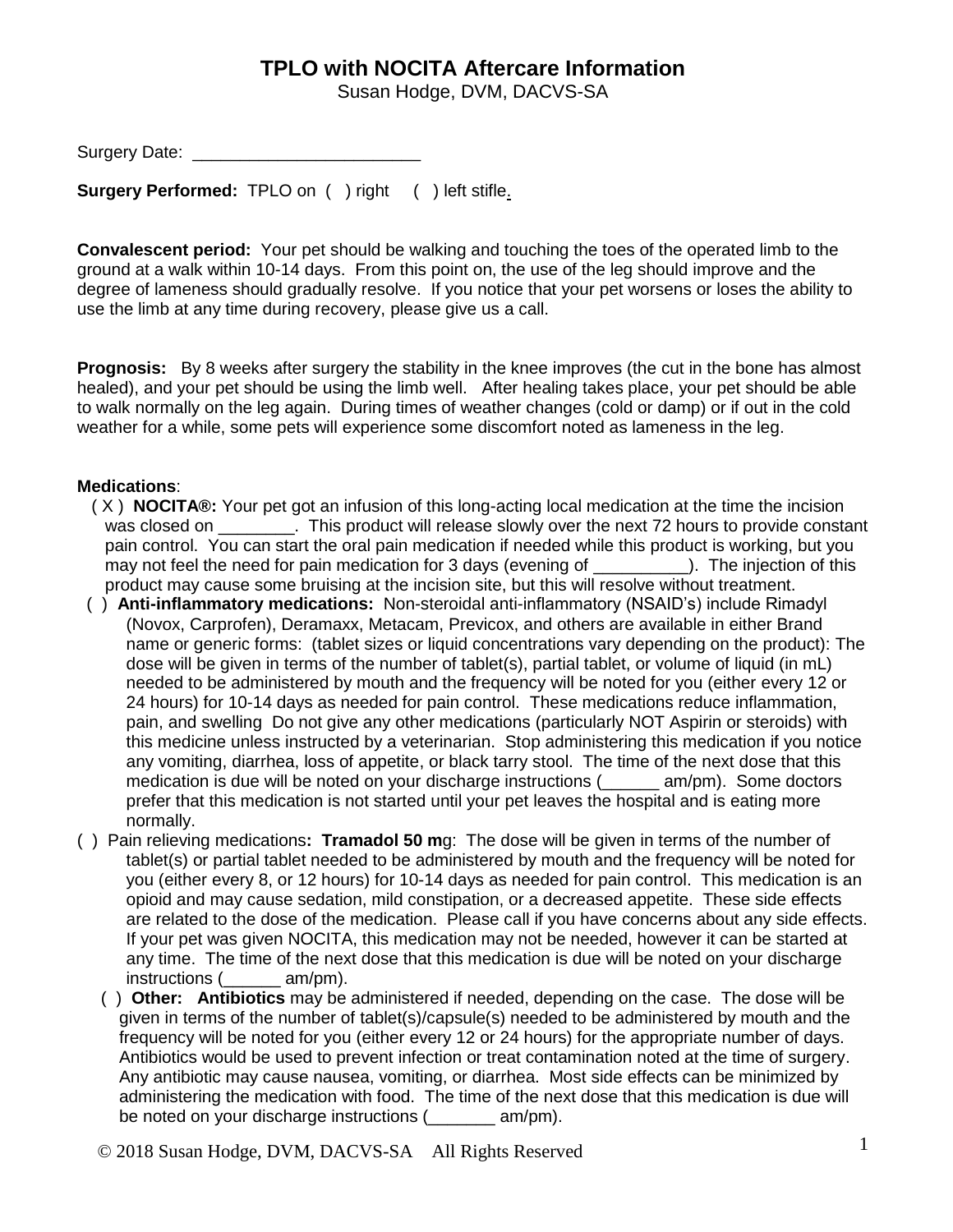( ) Other: Sedatives may be sent home for management of activity.

**Exercise:** Limit activity to a large crate or a small room without furniture for 8 weeks (food and water can be left in these areas). Limit outdoor activity to very short leash walks for bowel and urinary purposes only for the next 8 weeks. Never leave your pet outside, or take your pet off the leash outside during the recovery period. Do not allow jumping, climbing stairs, or roughhousing with other pets or people for the full length of recovery. Strenuous activity can breakdown the surgical repair, cause pain, cause the incision to open, and prevent a successful recovery.

 ( ) Short walks are permitted on a leash only (10 minutes maximum). Do not leave your pet off the leash or unattended outside during the time of exercise restriction.

**Incision:** Please check the incision daily for signs of problems including: redness, swelling, pain, discharge, loss of sutures, or opening of the incision. Please call our office if you have concerns about the incision. Do not allow your pet to lick at the incision. Please use the Elizabethan collar from us, your regular veterinarian, or a pet supply store to prevent licking or chewing at the incision. Another option is to apply bitter apple solution to the skin around the incision several times a day to prevent licking. Your pet should return to Dr. Hodge in about 2 weeks to check the incision. There may be a small band-aid and non-stick pad covering the incision. This can be removed in 1-2 days or sooner if it falls off. It is intended to keep the incision clean while in the hospital.

- ( ) There are no external staples/sutures to be removed, but the incision should still be checked.
- ( ) There are staples/sutures that need to be removed in about 10-14 days.

**Physical Rehabilitation**: Physical therapy is recommended for optimal results.

- Initial therapy: Some swelling and bruising is expected to occur after surgery which may be noted about 2-3 days after surgery, especially at the knee and/or at the ankle joint, and it may take about 5-7 days for the swelling to fully resolve. You can help minimize swelling in the leg by applying a cold compresses to the incision site (leg) for the first few days. Place a cold pack on the leg 2-3 times daily for 10-15 minute sessions for the first 3 days after surgery if able. A plastic bag of frozen vegetables makes a good cold pack. On day 4, we recommend changing to a warm compress, which can be applied to the limb 2-3 times a day for 10-15 minutes if swelling is still present. \*\*\*\* The goal of the cold or warm therapy is to help relieve both pain and swelling, however if your pet fights or resists this treatment, do not continue as they will recover regardless of your ability to apply compresses to the limb.
	- ( ) Schedule suture/staple removal or an incision check in 10-14 days.
	- ( ) Contact us with additional questions about physical therapy.

( ) Other: Laser therapy can be initiated as soon as following surgery. Laser therapy can be used 2-3 times a week in the initial few weeks following surgery to help with healing if desired.

Nausea is common following General Anesthesia, in case of nausea:

- FOOD AND WATER: Large intakes of food and water following a hospital visit are common due to the excitement of returning home. This type of vomiting can often be eliminated by not allowing access to food or water for 2 hours after returning home.
	- $\circ$  A bland/special diet may recommended, the length of time will depend on the type of surgery that has been performed. For orthopedic or neurologic surgery the bland diet may only be needed for a few days, following intestinal surgery, the special diet may be needed for up to a couple of weeks.
	- $\circ$  Following any nausea or intestinal surgery, food and water is recommended in small amounts every 4-6 hours for a few days, then the volume can be increased and the frequency of meal feedings can be decreased to what is more normal.